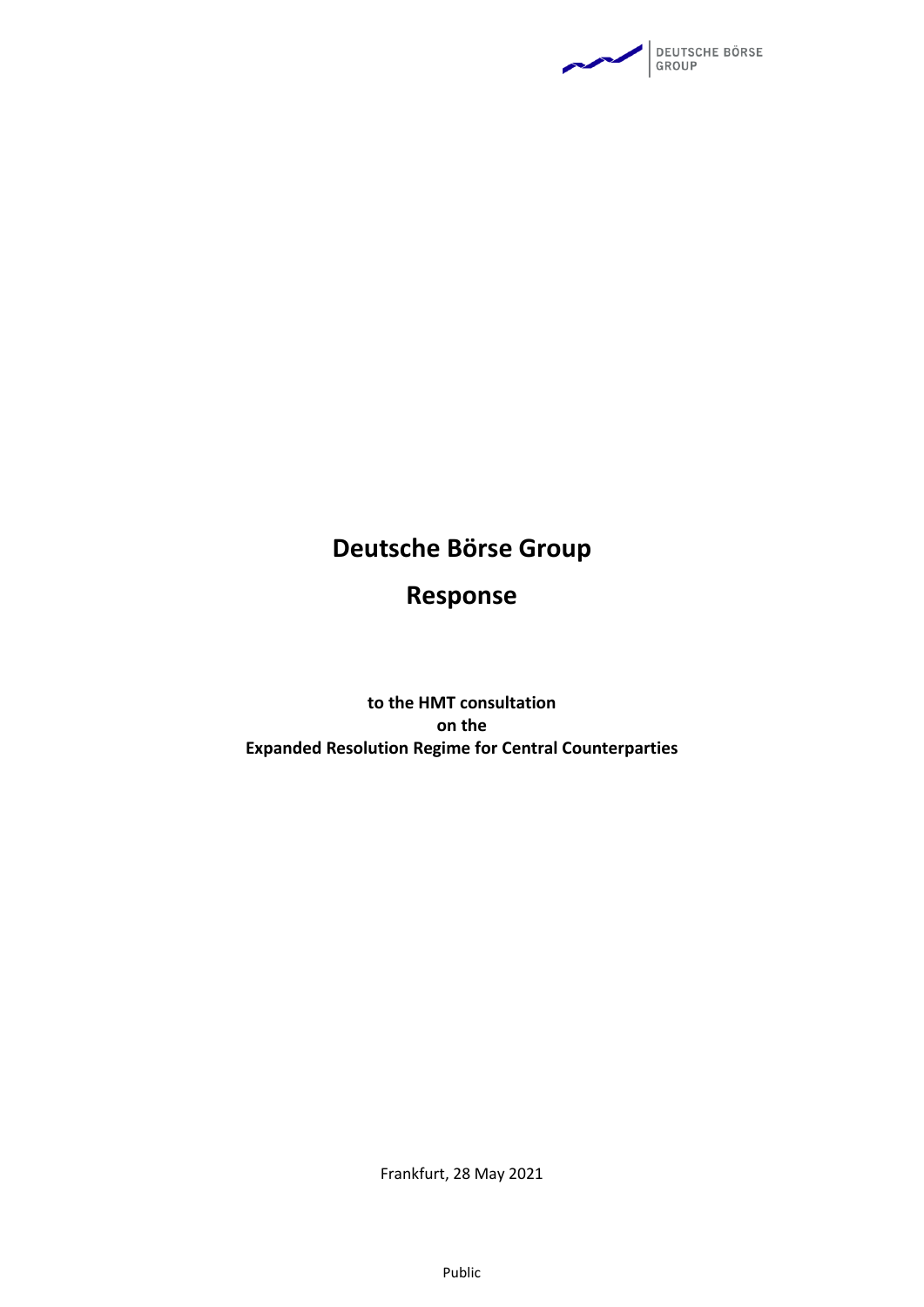

## A. Introductory comments

Deutsche Börse Group (DBG) provides central clearing services for cash, energy, commodity and derivatives markets both for listed as well as certain over-the-counter (OTC) financial instruments though its EMIR-authorized CCPs Eurex Clearing and European Commodity Clearing (ECC).

DBG appreciates the HMT's ambitions to introduce a UK CCP resolution regime complementing the existing UK regime under the Financial Services Act in accordance with the international standards for CCP resolution by the FSB and CPMI-IOSCO. We therefore welcome the opportunity to provide feedback to the HMT consultation on the "Expanded Resolution Regime for Central Counterparties". Please note that we are providing the following remarks not as an entity that will be directly affected by the new UK regime but from the perspective of an interested market infrastructure provider who has closely followed and supported the international guidance on CCP resolution and the recently introduced EU framework for CCP recovery and resolution.

### B. Questionnaire

#### I) Do you agree with the proposed scope and counterfactual of the NCWO safeguard and counterfactual?

The NCWO principle is generally a fair principle to follow, and it is a positive addition to the existing rules. DBG believes that the NCWO safeguard should be broad enough to balance the flexibility of the resolution authority to act in resolution and the protection of Clearing Members (CMs). It should therefore include the sum of the CCP rulebook, the insolvency proceedings and replacement costs.

DBG hence disagrees with the proposal of excluding the cost of entering replacement transactions from the NCWO counterfactual. The essence of a CCP is to maintain the existence of the transactions between the various participants at the largest possible extent, and to mutualize excessive losses generated by these contracts. Excluding the costs related to the termination of these transactions and the subsequent market turmoil generates challenges to the purpose of CCPs. These costs can be also expected to be particularly substantial and excluding those would expose the authorities to compensation from the tax-payers or other stakeholders unduly.

While DBG recognizes that it is challenging to determine the precise cost of replacing transactions in all specific circumstances and for all financial products, there exist simple metrics that allow for a general estimate of the expected costs, as for example the Initial Margin Requirement (IMR). IMR is precisely the measurement of the cost of replacement of a portfolio within the Margin Period of Risk (liquidation period) with 99% confidence level (which is optimistic in a market event that led to the CCP into resolution). IMR is calculated continuously (or at least daily) by all CCPs under strict regulatory standards and is one of their key expertise as it is a core function of the CCP.

#### II) What factors should be taken into account when calculating the quantum and position in the default waterfall of the second tranche of SITG?

The second tranche of SITG (SSITG) serves a similar purpose as the existing SITG, which is the incentive for a CCP management and shareholders to invest in, and perform, prudent risk management. As such, the SSITG should be based on the same metrics as the SITG. We therefore agree with the suggestion in point A.52 of the consultation paper that the CCP's minimum capital requirement is generally a good indication of the risk the CCP is facing as a corporation and is, therefore, an appropriate benchmark for calculating the quantum of the SSITG.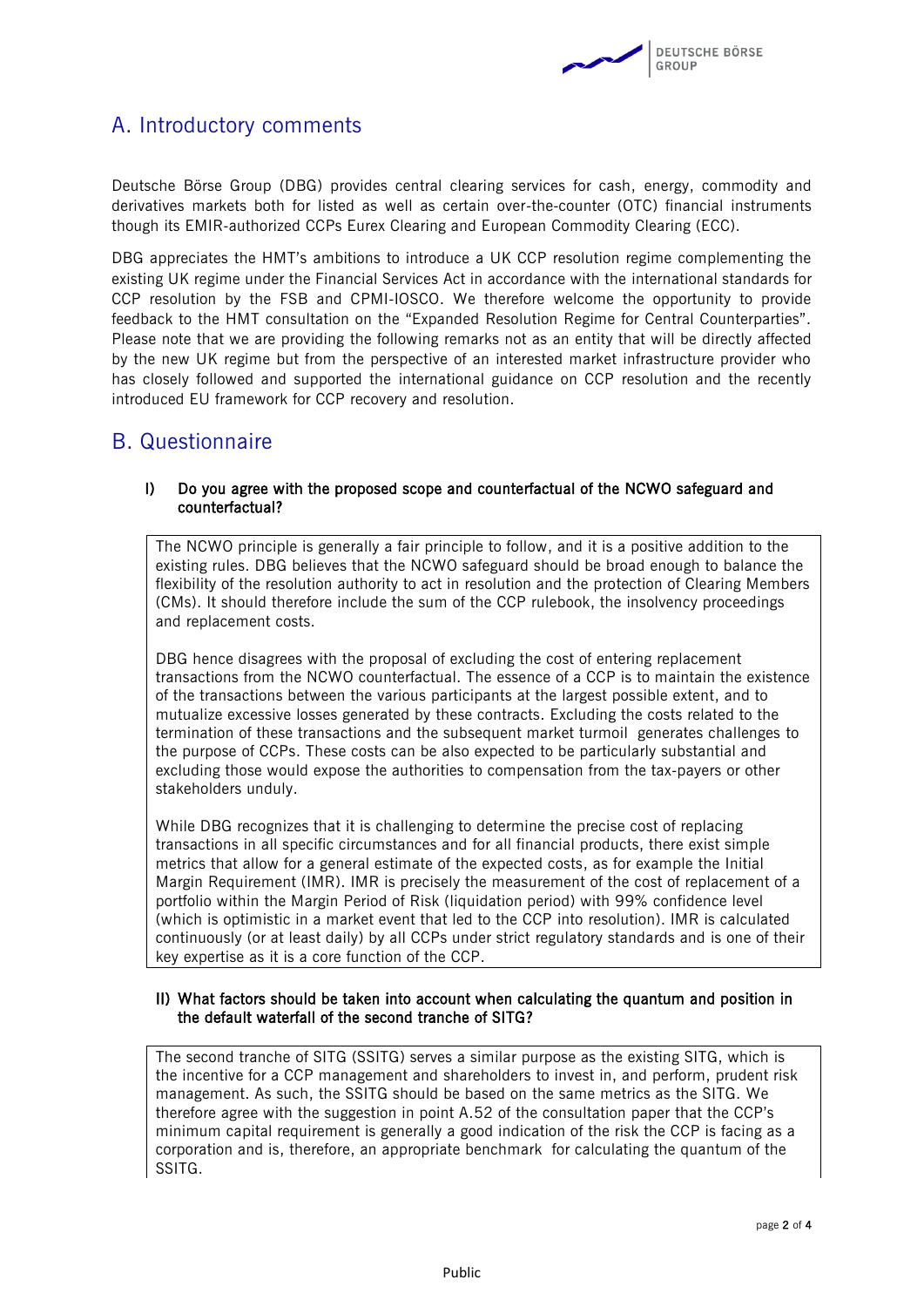

More generally, CCP capital/(S)SITG requirements should always be based on metrics proportionate to other management/shareholder incentives (be it revenue, capital, profit etc., and it should be avoided to compare the CCP requirement to the measurement of the risk brought in the CCP by the CMs. CCPs have little influence on the risk CMs bring into the system, but have flexibility with regards to how they measure it, since they come up with the initial margin calculation methodology. Linking CCPs' liabilities and capital costs to the risk of the CMs, would incentivize aggressive risk management, which is the opposite of the SSITG intended goal.

In addition, as the HMT's outline of the UK CC RR appears to be very similar to the requirements recently introduced by the EU regime, the UK authorities might want to consider ensuring a level playing field also in relation to the calculation and maintenance of the SSITG. In this context, the EU CCP RR foresees that the amount of second SITG shall be a within a range of 10% and 25% of the CCP's risk based capital and takes into account a number of criteria for its calibration, such as the structure and internal organization of the CCP and the nature, scope and complexity of their activities; the structure of incentives of the shareholders, management and CMs of CCPs and of the clients of CMs; the rules applying to and the practices of third-country CCPs, etc.

As far as the position of SSITG in the Default Waterfall is concerned, we would agree with the suggestion in point A.50 in the consultation paper that it should be placed prior to the recovery cash calls, and after (part of) the pre-funded Default Fund Contributions (DFCs) of the non-defaulted CMs. CCPs have different manners to address product diversity, with different degree and methods of segregation or segmentation of the default fund. There should be some flexibility for the CCPs to assign the SSITG to different product groups, in a way that follows the existing waterfall design, in order to ensure that the incentive system is aligned among all stakeholders within one CCP.

#### III) Do you agree with the proposal to limit the statutory VMGH power to default loss scenarios, and instead have a larger cap on the cash call for non-default loss scenarios?

DBG agrees with the proposal of limiting the statutory VMGH power to default loss scenarios, giving to the resolution authority the power of using the VMGH subject to the NCWO counterfactual. We also agree with having instead a larger cap on the cash call for non-default losses in resolution. The larger cap of resolution cash calls should, however, not be used to reduce the recovery cash calls introduced by the CCP in its rulebook.

#### IV) Do you agree with the proposed power to delay the use of resolution tools for up to 18 months and its current scope?

The preservation of financial stability is one of the most important objectives of resolution. Given the uncertain nature of a resolution, the application of certain resolution tools during or directly after resolution could negatively impact financial stability. Delaying the application of the resolution tools could be more effective and have less adverse effects on the financial system. Having the power to delay the use of resolution tools for up to 18 months can therefore actually benefit the objectives of resolution.

#### V) Do you agree with the modalities of the proposed compensation process?

While DBG believes that compensation for losses as required by the FSB guidance is a fair principle, we would like to emphasize that we do not support any compensation beyond the NCWO principle. We believe that compensation should not undermine one of the main objectives of resolution, i.e. protection of public funds.